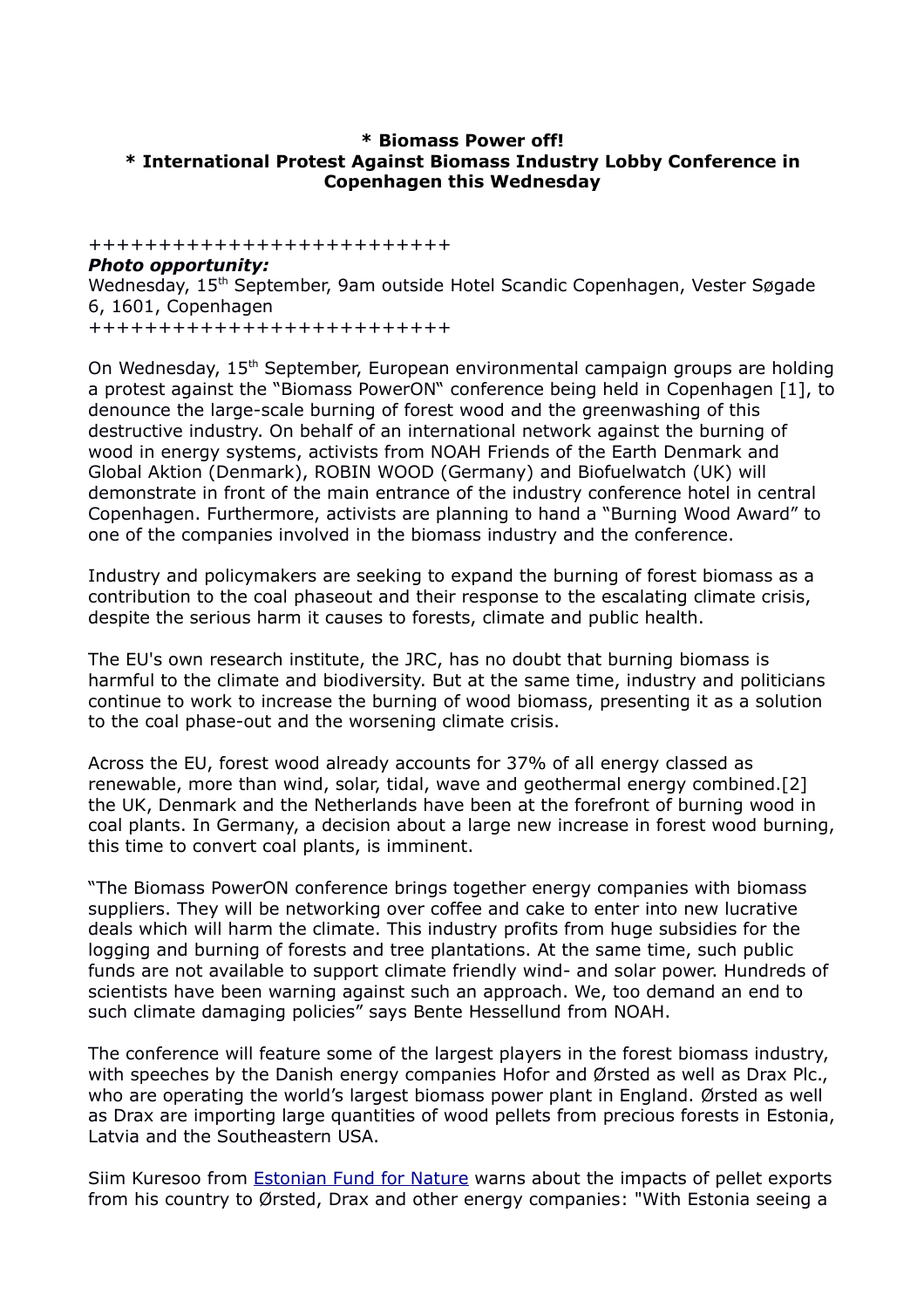strong rise in clear-cuts, from which even the most valuable old forests arenot safe, there is no way wood pellets and wood chips made here could be seen as a tool in the fight against environmental problems."

Heather Hillaker from the [Southern Environmental Law Center](https://www.southernenvironment.org/) in the US says: "Drax and Ørsted both rely on wood pellets produced by Enviva in the southeast U.S.—wood pellets which are made from whole trees, often from clearcuts of mature forests within an area identified as a global biodiversity hotspot. Not only does this degrade our forests and their wildlife habitat, but air pollution and dust from wood pellet production also harms the health of local communities. This industry is far from clean."

The Danish energy provider Hofor procures some of its woodchips from the Brazilian state of Amapá in the Amazon region. Hofor's Brazilian supplier, Amcel, operates eucalyptus plantations in the state. Those were established at the expanse of small farmers, many of whom have been trying for years to recover their lands, according to Father Sisto Magro, a member of the Pastoral Land Commission CPT and human rights activist. Father Sisto Macros has warned that Brazilian wood exports to Denmark play into the hands of President Bolonsaro and his programme of forest destruction.[3]

Mirroring past developments in Denmark, energy companies in Germany such as Onyx and EnBW, as well as the world's biggest pellet producer, Enviva and industry lobby groups like the "Forum for Sustainable Wood Energy" are lobbying for public subsidies to convert coal plants to wood pellets instead of having to shut them down. Such investments would maintain an energy supply based on combustion technology and thus lead to high emissions from burning far into the future. Investments should instead only be used to expand energy supply with emission-free technologies such as geothermal or solar and wind power.

"We cannot allow greenwashing the harm which large-scale industrial wood burning causes to forests, climate and biodiversity. Biomass burning is not compatible with environmental or climate justice. Instead of lobbying and greenwashing events such as the one in Copenhagen, we demand greater efforts to protect forest, and a climate just energy transition", says Jana Ballenthien of ROBIN WOOD.

#### **Contacts:**

NOAH: Bente Hussellund, Tel.: +45 29294527: [be](mailto:mads@noah.dk)nte@noah.dk

ROBIN WOOD: Jana Ballenthien, Waldreferentin, Tel.: +49 40 38089211 (mit Umleitung auf das Mobiltelefon vor Ort erreichbar), wald@robinwood.de

Biofuelwatch: Almuth Ernsting, Co-Director, Tel: +44-131-6232600, biofuelwatch@gmail.com

News about the action tomorrow also on Twitter: @robin\_wood, [@makassip,](https://twitter.com/makassip) @noah\_dk, @ja\_ballen

Photos of the action you will find tomorrow in the course of the morning [www.robinwood.de,](http://www.robinwood.de/) https://noah.dk/

**Notes:**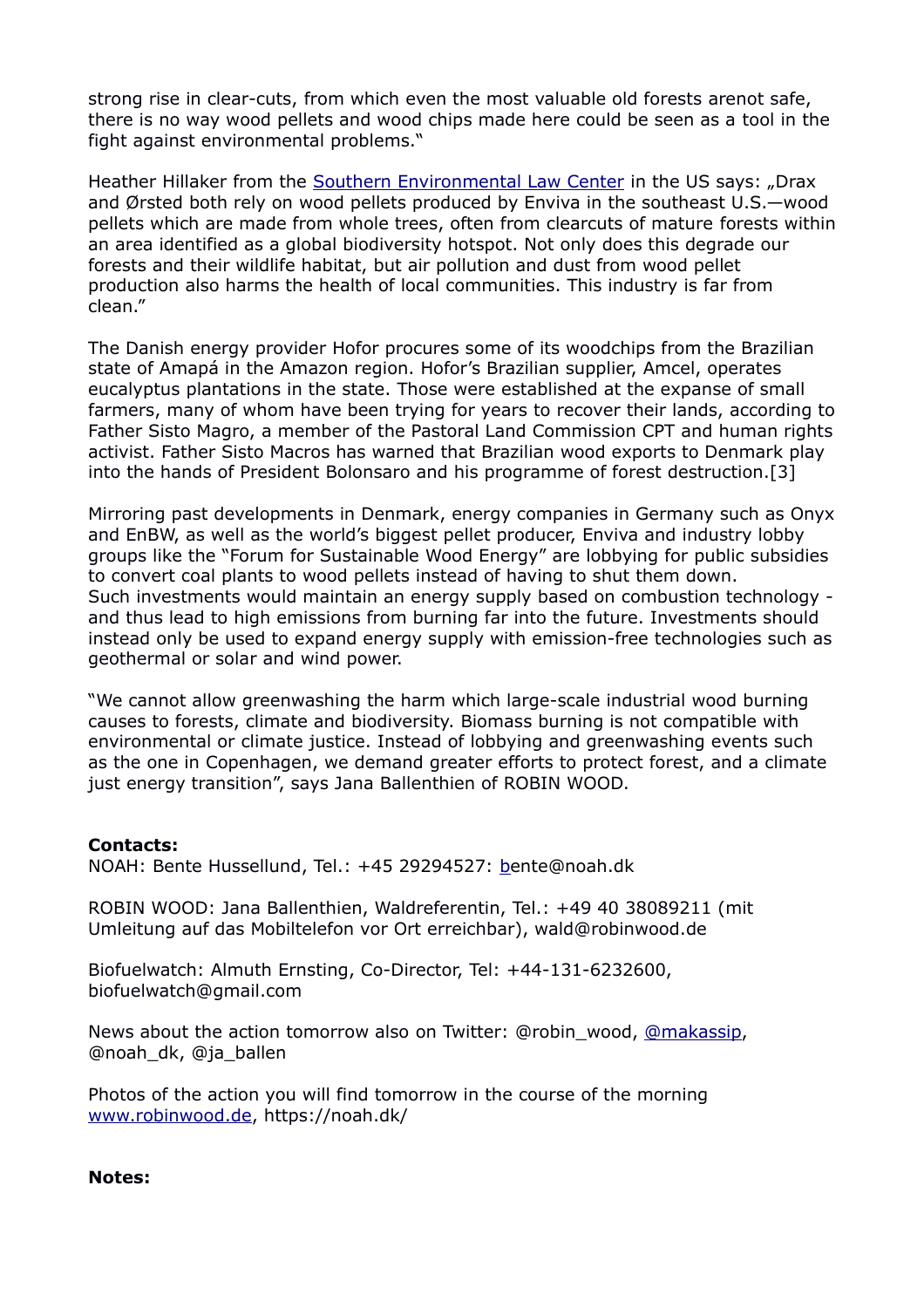[1] [fortesmedia.com/biomass-poweron-2021,4,en,2,1,12.html](https://fortesmedia.com/biomass-poweron-2021,4,en,2,1,12.html)

[2] [op.europa.eu/en/publication-detail/-/publication/d557041f-11be-11eb-9a54-](https://op.europa.eu/en/publication-detail/-/publication/d557041f-11be-11eb-9a54-01aa75ed71a1/language-en/format-PDF/source-166348766) [01aa75ed71a1/language-en/format-PDF/source-166348766](https://op.europa.eu/en/publication-detail/-/publication/d557041f-11be-11eb-9a54-01aa75ed71a1/language-en/format-PDF/source-166348766)

[3] [wrm.org.uy/articles-from-the-wrm-bulletin/section1/organized-land-theft-for](https://wrm.org.uy/articles-from-the-wrm-bulletin/section1/organized-land-theft-for-industrial-tree-plantations-in-brazil-the-case-of-amcel/)[industrial-tree-plantations-in-brazil-the-case-of-amcel/](https://wrm.org.uy/articles-from-the-wrm-bulletin/section1/organized-land-theft-for-industrial-tree-plantations-in-brazil-the-case-of-amcel/)

### **Other sources:**

Study by the European Commission's Joint Research Centre(JRC), January 2021: [forestdefenders.eu/wp-content/uploads/2021/03/JRC-study-biomass-study](https://forestdefenders.eu/wp-content/uploads/2021/03/JRC-study-biomass-study-overview_final.pdf)[overview\\_final.pdf](https://forestdefenders.eu/wp-content/uploads/2021/03/JRC-study-biomass-study-overview_final.pdf)

Open Letter by 500 scientists to President Biden and other heads of state: <https://www.woodwellclimate.org/letter-regarding-use-of-forests-for-bioenergy/>

### **Websites of the NGOs participating n the protest:**

ROBIN WOOD: [www.robinwood.de](http://www.robinwood.de/) NOAH:<https://www.noah.dk/> Biofuelwatch:<https://www.biofuelwatch.org.uk/>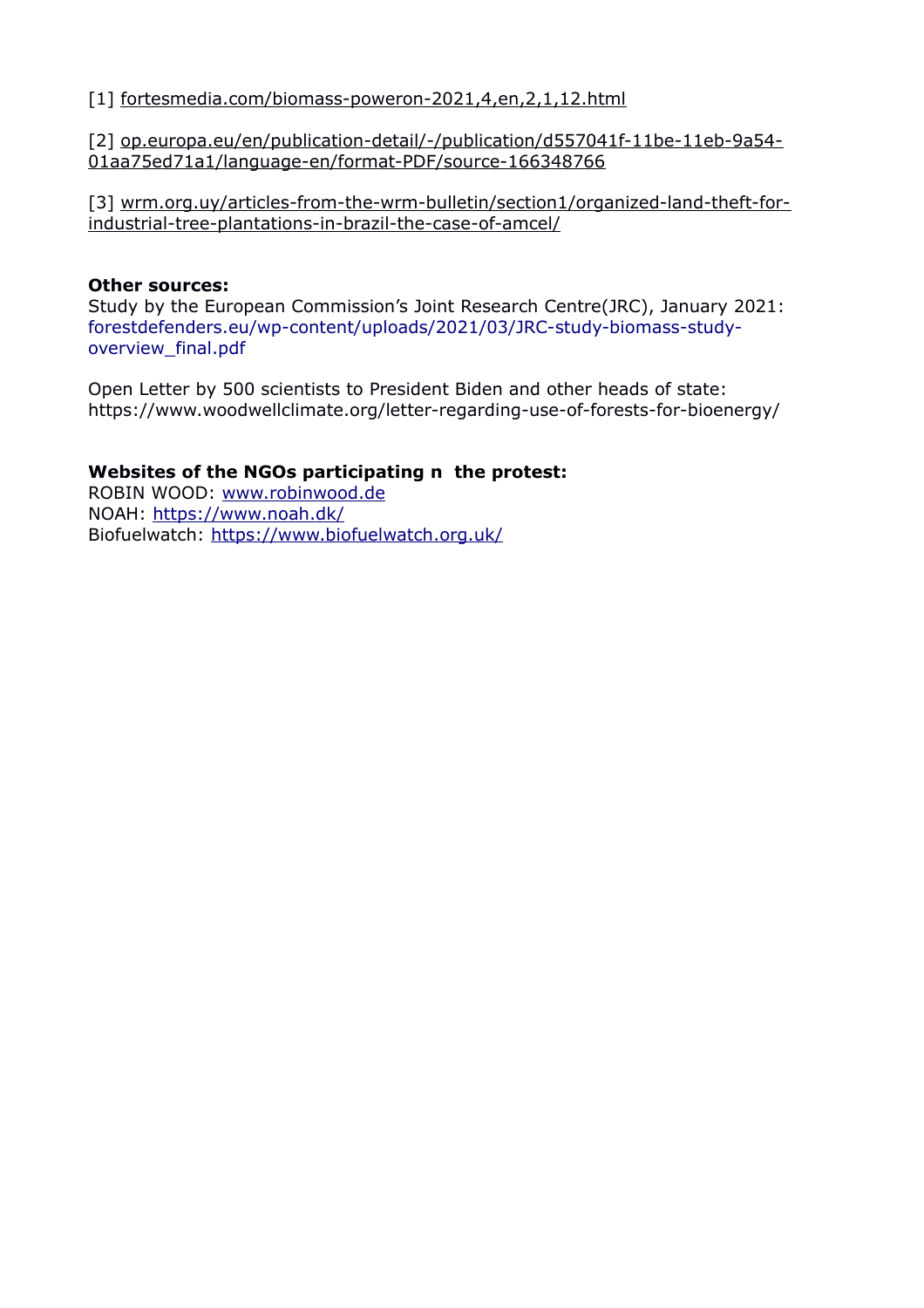+ + + Gemeinsame Pressemitteilung und Terminhinweis + + +

**\* Biomass Power off!**

```
* Internationaler Protest gegen die morgen beginnende Biomasse-
Lobbykonferenz in Kopenhagen
```
++++++++++++++++++++++++++ *Photo Opportunity:* Wednesday, 15<sup>th</sup> September, 9am outside Hotel Scandic Copenhagen, Vester Søgade 6, 1601, Copenhagen

++++++++++++++++++++++++++

Zur morgen beginnenden "Biomass PowerON"-Konferenz in Kopenhagen [1] kündigen europäische Umweltorganisationen Proteste gegen die großindustrielle Verbrennung von Holzbiomasse und das Greenwashing dieser zerstörerischen Branche an. Im Namen eines internationalen Netzwerks gegen die Verbrennung von Holz in großindustriellem Stil werden Aktivisten von NOAH Friends of the Earth Denmark und Global Aktion (Dänemark), ROBIN WOOD (Deutschland) und Biofuelwatch (Großbritannien) vor dem Haupteingang des Industriekonferenzhotels im Zentrum von Kopenhagen demonstrieren. Zudem planen sie, einem Unternehmens-Lobbyist der Branche einen "Burning Wood Award" (Award des brennenden Holzes) zu überreichen.

Industrie und Politik versuchen, die Verbrennung von Waldbiomasse als Beitrag zum Kohleausstieg und als Antwort auf die sich zuspitzende Klimakrise auszuweiten, obwohl sie den Wäldern, dem Klima und der öffentlichen Gesundheit schweren Schaden zufügt.

EU-weit macht Waldholz bereits 37 % aller als erneuerbar eingestuften Energie aus, mehr als Wind-, Solar-, Gezeiten-, Wellen- und geothermische Energie zusammengenommen.[2] Das Vereinigte Königreich, Dänemark und die Niederlande sind Vorreiter bei der Verbrennung von Holz in Kohlekraftwerken. In Deutschland steht eine Entscheidung über eine erneute starke Zunahme der Waldholzverbrennung, diesmal zur Umrüstung von Kohlekraftwerken, unmittelbar bevor.

Selbst das EU-eigene Forschungsinstitut (JRC) zweifelt nicht daran, dass die Verbrennung von Biomasse schädlich für das Klima und die biologische Vielfalt ist. Gleichzeitig setzen sich Industrie und Politiker aber weiterhin für eine verstärkte Verbrennung von Holzbiomasse ein und präsentieren sie als Lösung für den Kohleausstieg und die sich verschärfende Klimakrise.

"Die Biomass PowerON-Konferenz bringt Energieunternehmen und Holzbiomasse-Lieferanten zusammen. Zwischen Kaffee und Kuchen wird genetzwerkt und werden klimaschädliche, aber wirtschaftlich sehr lukrative Deals sondiert. Die Branche profitiert von riesigen Subventionen für das Abholzen und Verbrennen von Wäldern und Baumplantagen. Zugleich fehlen diese öffentlichen Gelder für die Förderung klimafreundlicher Wind- und Solarenergie. Hunderte Wissenschaftler\*innen habe in der Vergangenheit eindringlichen davor gewarnt. Und auch wir fordern: Diese klimaschädliche Politik muss aufhören!", sagt Bente Hessellund von NOAH.

Bei der Konferenz treffen sich einige der Größten der Branche. Auf dem Programm stehen Vorträge von Sprecher\*innen der dänischen Energieunternehmen Hofor und Ørsted sowie der Drax-Gruppe, die in England das weltgrößte Biomassekraftwerk betreibt. Ørsted wie auch Drax importieren große Mengen Holzpellets aus wertvollen Wäldern Estlands, Lettlands und dem Südosten der USA.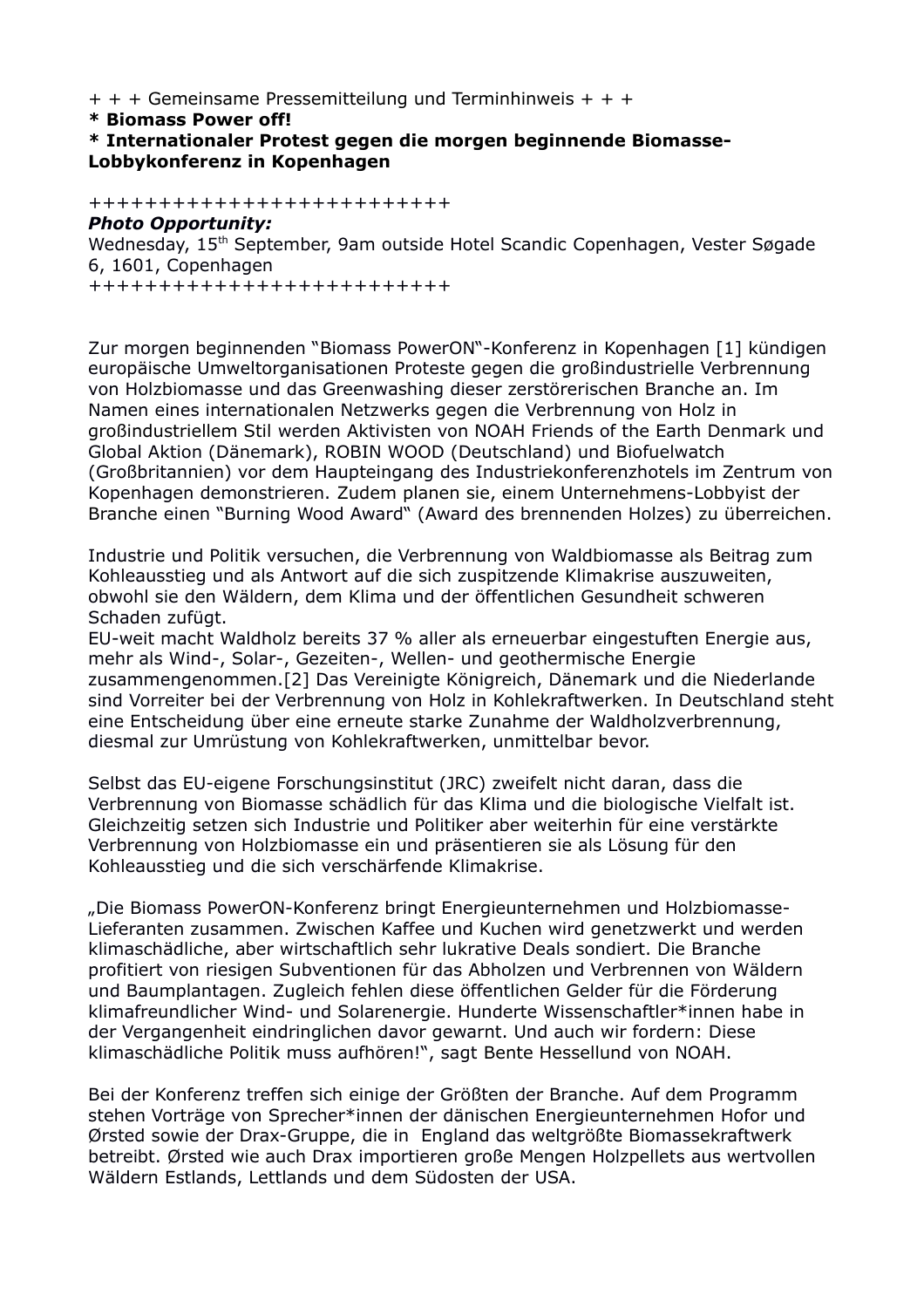Siim Kuresoo vom estischen Umweltverband [Estonian Fund for Nature](https://elfond.ee/en) warnt vor den Folgen der Pelletexporte an Ørsted, Drax und andere Energieunternehmen: "In Estland sehen wir einen starken Anstieg von Kahlschlägen, vor denen nicht einmal der wertvollste Urwald sicher ist. Holzpellets und Holzhackschnitzel aus unserem Land können unmöglich als ein Beitrag zum Umweltschutz betrachtet werden."

Heather Hillaker vom [Southern Environmental Law Center](https://www.southernenvironment.org/) in den USA sagt: "Sowohl Drax als auch Ørsted verbrennen Holzpellets, die von dem Produzenten Enviva im Südosten der USA produziert werden. Es handelt sich um Pellets, die aus ganzen Baumstämmen hergestellt sind, viele davon aus Kahlschlägen von reifen Wäldern in einer Region, die zu einem globalen Biodiversitäts-Hotspot ernannt worden ist. So werden unsere Wälder und der Lebensraum von Tieren zerstört. Luftverschmutzung und Holzstaub schaden auch der Gesundheit der Menschen vor Ort. Diese Industrie ist alles andere als sauber."

Das dänische Unternehmen Hofor bezieht einen Teil der Holzhackschnitzel aus dem brasilianischen Amazonas-Staat Amapá. Hofors brasilianischer Lieferant, Amcel, betreibt dort Eukalyptusplantagen. Sie wurden auf Kosten von Kleinbauern angelegt, die seit Jahren versuchen, ihr Land zurückzubekommen – so Pater Sisto Magro, Mitarbeiter der Pastoralen Landkommission CPT und Menschenrechtsaktivist. Pater Sisto Magro warnte, brasilianische Holzexporte nach Dänemark würden Präsident Bolsonaro und dessen waldzerstörerischem Programm in die Hände spielen.[3]

Wie vor einigen Jahren in Dänemark drängen inzwischen auch in Deutschland Energiefirmen wie Onyx und EnBW und Pelletproduzenten wie Enviva zusammen mit Industrie-Lobbyverbänden wie dem "Forum Nachhaltige Holzenergie" auf öffentliche Fördergelder, um Kohlekraftwerke auf Holzpellets umzurüsten, statt sie zu schließen. Solche Investitionen würden eine auf Verbrennungstechnologie basierende Energieversorgung aufrechterhalten - und damit zu hohen Emissionen aus der Verbrennung bis weit in die Zukunft führen. Investitionen sollten stattdessen nur zum Ausbau der Energieversorgung mit emissionsfreien Technologien wie Geothermie oder Solar- und Windkraft genutzt werden.

"Die Schäden an Wäldern, Klima und Artenvielfalt durch die großindustrielle Holzverbrennung lassen sich nicht schönreden. An Biomasse-Verbrennung ist nichts umwelt- oder klimagerecht. Statt Lobby- und Greenwashing-Veranstaltungen wie hier in Kopenhagen fordern wir mehr Anstrengungen zum Schutz von Wäldern und eine klimafreundliche Energiewende", sagt Jana Ballenthien von ROBIN WOOD.

#### **Für Rückfragen:**

NOAH: Bente Hessellund, Tel. +45 29294527: [be](mailto:mads@noah.dk)nte@noah.dk

ROBIN WOOD: Jana Ballenthien, Waldreferentin, Tel.: 0049 40 38089211 (mit Umleitung auf das Mobiltelefon vor Ort erreichbar), wald@robinwood.de Biofuelwatch: Almuth...

Aktuelles zur Aktion morgen auch auf Twitter: @robin\_wood, [@makassip,](https://twitter.com/makassip) @noah\_dk, @ja\_ballen

Fotos der Aktion finden Sie morgen im Laufe des Vormittags auf [www.robinwood.de,](http://www.robinwood.de/) https://noah.dk/